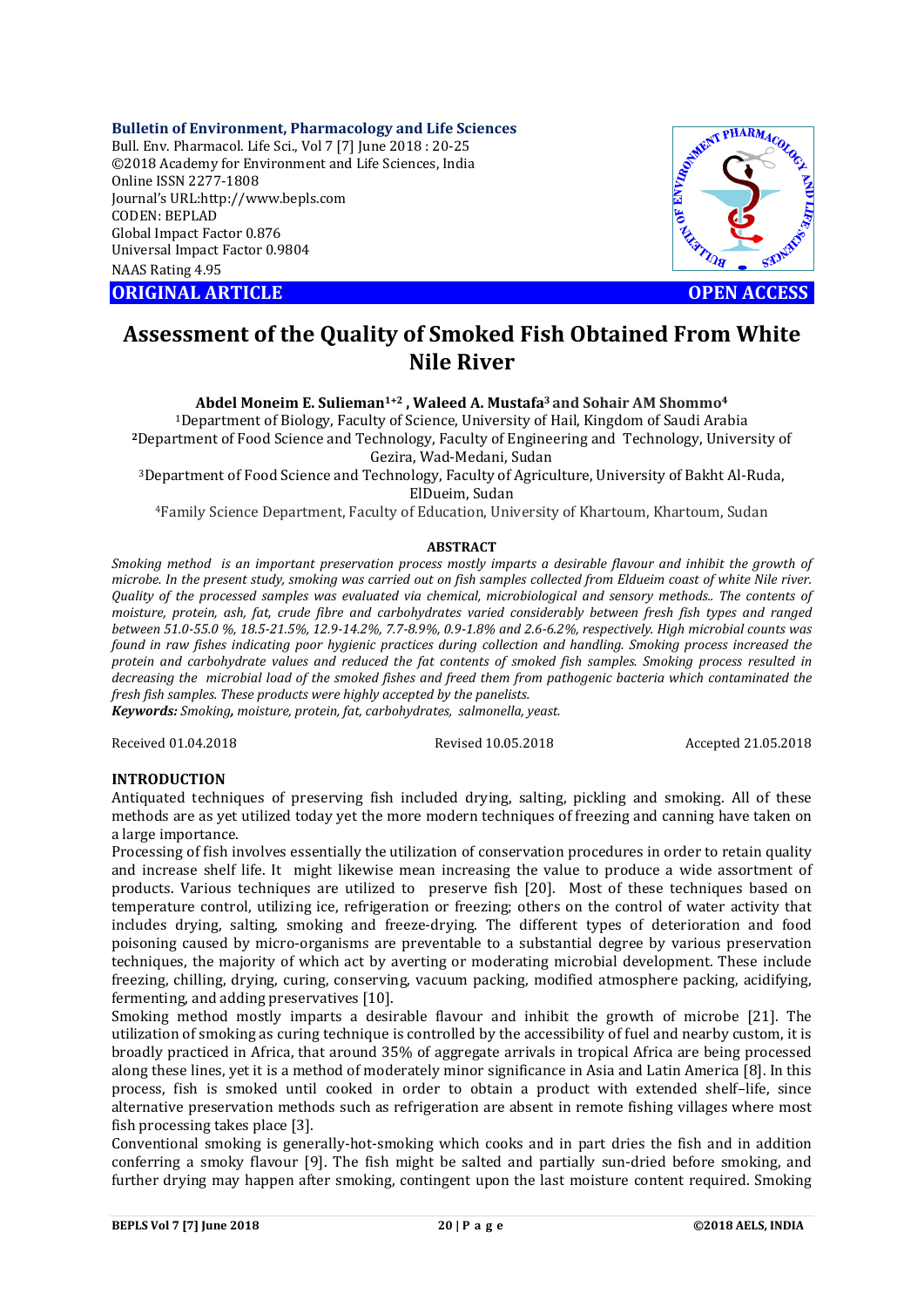can be performed for whatever length of time that three days or for only one day. The open nature of numerous conventional fire pits implies that smoke densities and temperatures are roughly controlled by managing the fire itself, and the process requires a high level of supervision by an experienced administrator [9].

Fish processing and handling is carried out in Sudan by conventional techniques, so the amounts of the processed samples are moderately few with a short time span of usability and devoured locally. Therefore it is of prime significance to encourage upgrading of fish industry and to expand the interest in this sector, and to make utilization of stored fish monetarily through technique of preservation and processing and handling of fish [20]. The objective of this research was to evaluate the quality characteristics of smoked fish produced locally at Deuim area, central Sudan.

# **MATERIALS AND METHODS**

# **Collection of samples**

Fresh local fish samples, namely: *Garmout, Bolti, Kas, Kabarous, Kharsha and Amokoro* were collected from anglers at ElDueim coast (Central Sudan) on White Nile immediately after landing during summer months (2010). All samples were collected in sterile polyethylene bags, then transported in strict sterilization conditions to the laboratory pending analyses.

# **Preparation of samples**

The fish samples received for analyses were cleaned manually to remove adhering matter. The smaller fishes were passed through the meat mincer in the intact form. However, in case of larger fishes, only meat was taken for analyses, and in this case, the head and fins were removed and the body was cut along the abdomen. All the viscera including the gonads, the backbone and the ribs were removed. Then the fish was cut along the back, then, the meat and fat were carefully cleaned of skin.

# **Processing of fish**

Samples of the collected fish were processed into smoked fish products. Good hygienic conditions and good manufacturing practices were followed during the various processing steps.

The smoking process started by preparation of the fish in which: the fish samples were rinsed in fresh water, and all loose pieces and bones were removed properly. The skin was removed too. The fishes (all pieces) were completely submerged in brine solution (sodium chloride solution). The brining period was 3 hours at low temperature 7 ° C for the duration of the time of brining.

At the end of the brining period, fish samples were removed, then placed on elevated racks for drying before smoking. Then dried fish samples were placed in racks and hanged inside an earthenware container in which wood was burned in order to produce smoke. During smoking period (1-2 hours) earthenware container was covered with cloth.

# **Chemical methods**

The proximate analysis was carried out in triplicates in all samples according to AOAC [3, 4], these analyses included: the contents of moisture, ash, protein, fat, crude fibre and carbohydrates.

# **Microbiological analysis**

The microbiological analysis were carried out according to Harrigan and MacCance [11]. Serial dilutions of the fresh fish and smoked fish samples in 0.1 gm aliquots were spread on pre-poured plates of Plate count agar (PCA)for counting of total viable count, Mac Conkey agar for coliforms, Baird-Parker agar (BPA) for staphylococci *spp*. and Potato Dextrose Agar (PDA) for yeasts and moulds. After incubation, PCA plates were inoculated at 37°C for 24-48 h, while PDA plates were incubated for 72 h at 25°C. The Characteristic colonies were counted, multiplied by the dilution factor and expressed as colony forming units per ml  $cf.u/g$ .

For Salmonella detection, ten grams of sample were weighted aseptically and mixed well with 100 ml sterile nutrient broth. This was incubated at 37ºC for 24 hours. Then 10 ml were drawn aseptically and added to 100 ml selenite broth. The broth was incubated at 37ºC for 24 hours. Then with a loopful streaking was done on dried Bismuth sulphite agar plates. The plates were then incubated at 37ºC for 72 hours. Black metallic sheen discrete colonies indicated the presence of salmonella. A confirmatory test was carried out by taking a discrete black sheen colony and subculturing it in a Triple sugar iron agar tubes. Production of a black colour at the bottom of the tube confirms the presence of salmonella.

# **Sensory evaluation**

Smoked fish samples were subjected to panel tests. The performance of judges towards these products was tested using hedonic scale, whereby 15 panelists were selected each time. The samples were presented so that each sample had an equal chance to be tested first, second or last. The result obtained by the panelists was converted to scores ranging from like extremely (9) to dislike extremely (1) [14].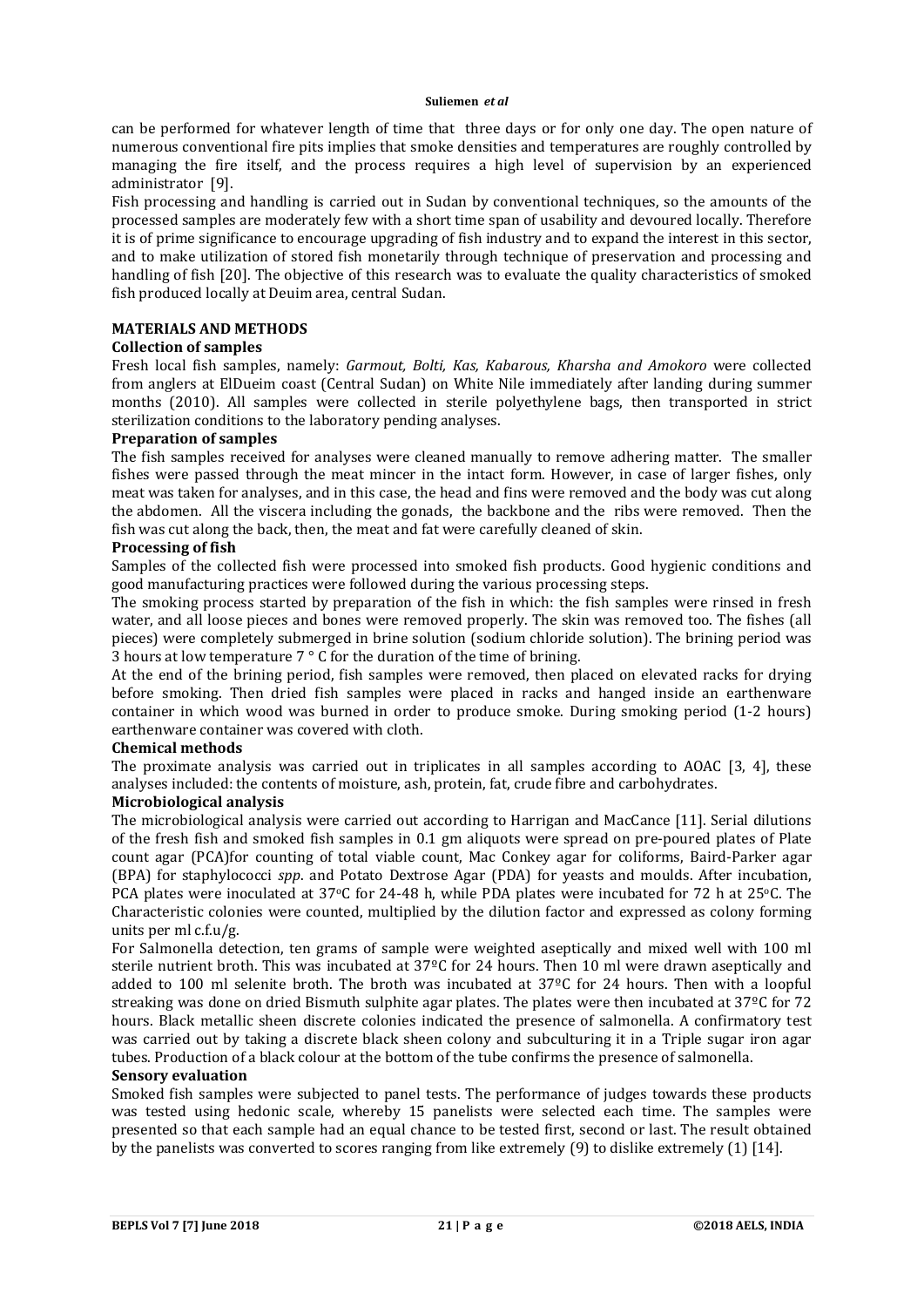# **Statistical analysis**

The data were subjected to statistical analysis using analysis of variance. Mean separation was done according to Duncan's Multiple Range Test at 5% level.

# **RESULTS AND DISCUSSION**

The proximate chemical composition and pH values of the various fish types collected from anglers at El Duiem coast are presented in Figure (1) together with the smoked products prepared from these fish types. The contents of moisture, protein, ash, fat, crude fibre and carbohydrates varied considerably between fresh fish types and ranged between 51.0-55.0 %, 18.5-21.5%, 12.9-14.2%, 7.7-8.9%, 0.9-1.8% and 2.6-6.2%, respectively. All chemical components changed as a consequence of smoking. A substantial decrease occur in moisture contents of the smoked samples which ranged between 39.6 and 46.3%. The strength of smoking was its capacity to diminish the moisture content or water activity in an item hence expanding the time span of usability by hindering the growth of spoilage bacteria [2].



# Fish Type

Fig.(1). Chemical composition of fish samples collected from anglers at EDuiem coast and smoked fishes

The protein contents of the smoked samples exceeded those of fresh samples and ranged between 22.9 and 31.2% . The obtained protein value was lower compared to those reported in the muscle of *Penaeus monodon*, *Metapenaeus monoceros* and *Macrobrachium scariculum* which were 63.22 %, 60.15 % [19] and 56.75 % [6]. The recorded high contents of proteins in the various smoked fish samples indicate that smoking processes will increase the contents of this important macronutrient component of food products. This agrees with that reported by Okerreke *et.al.,* [15] who attributed the protein content increase in his smoked catch fish (*Clarias gariepinus*) compared to fresh samples, to the product dehydration which concentrated the proteins during the heat treatment of the fish, thus increasing the nutritional value of the catchfish.

The ash contents ranged 15.6-18.8% which was also higher than that of fresh samples. The highest value obtained in the smoked fish samples was adduced to moisture loss [2]. Salán *et al.* [18] suggested that the increase in ash content of smoked fish is due to loss of humidity, while Doe and Olly [7] revealed that smoking resulted in concentration of nutrients like crude protein and fat.

The fat content ranged 2.9 - 4.4% was lower than that of fresh samples (7.7-8.9%). Presence of fat in different smokes fish samples gives advantages of the medium for the absorption of fat-soluble vitamins, contributing to the palatability of food and essential to legitimate improvement and survival during the early stages of life-embryonic development and early growth after birth, on through earliest stages and adolescence (FAO 2008). It is guessed that expanded fat levels in smoked and sundried specimens in the present investigation may have come about because of processed glycogen from cell wall of fishes. The crude fibre content ranged 1.0 - 1.5% and 6.8-10.2%, during summer and winter, respectively. It has been stated that heat processing methods lower the fibre values as a result of heat treatment which causes in the loss of cell wall of fish [2].

The carbohydrates content ranged between 6.9 - 14.9%. The carbohydrate content was lower than the value to the 5.08 % that reported by Snehalata and Sahu [19] in *Penaeus monodon.* These results indicate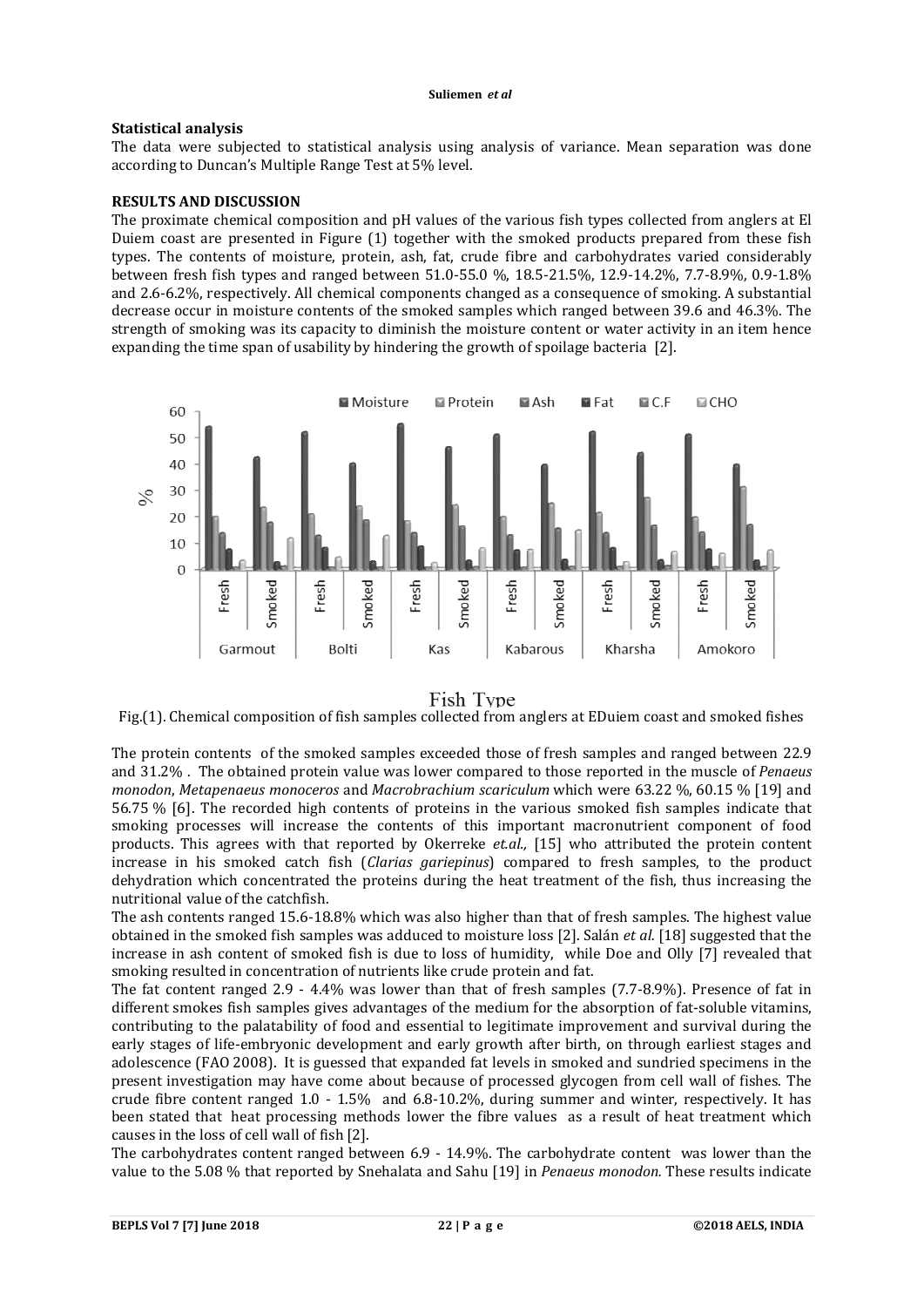that smoking processes will increase the contents of this vital macronutrient components of food products. It is instructive to note that most elevated dietary protein and carbohydrate levels by smoking procedure as indicated in the present study will be a an extremely valuable practice towards expanding access per unit serve of protein in places where the cost of animal protein is restrictive and dietary energy is required. Petricorena [17] reported that fish is the only protein source that contains all the essential amino acids and while lipids and proteins are the major components of fish food; the carbohydrates are usually detected at very low levels (<0.5 %).

 It has been reported that chemical composition of fish varies greatly among species and from an individual fish to another, depending on age, sex, environment, and season [17]. The mix of smoke, salt, and drying is one of the most punctual recorded strategies of food preservation. These systems, inexactly known as "Smoking" or "Smoke Preservation," are effective in light of the fact that they kill food poisoning and spoilage bacteria or render them innocuous by modifying the chemistry of the environment these spoilage organisms need to grow [12].

# **Microbiological characteristics**

The results of the microbiological analyses which included the load of bacteria, yeasts and moulds and pathogenic microorganisms in various fresh fish types and smoked fish samples, are shown in Tables 1 and 2, respectively. The highest total viable count of bacteria (5.1 x 10<sup>6</sup> cfu/g) was observed in *Garmout* and the lowest (2.3 x 105 cfu/g) in *Kas.* Yeast and mold count was highest (8.6.4×10 3) in *Kabarous* and the lowest (1.5 x 102 cfu/g) in *Kas* fish type (Table 2). However, the other fish types had almost similar results. Total coliform bacteria was detected in all the fish samples. It was found in a range of 80 to 240/g, but *Escherichia coli* was not detected in all examined fish samples. Highest staphylococci count was observed in *Kas* fish type  $(2.3 \times 10^3 \text{ cfu/g})$ , while the lowest  $(1.2 \times 10^2 \text{ cfu/g})$ . Salmonella was detected in about 33% of the fresh fish samples. High microbial load in raw fishes demonstrates that crude fish would deteriorate rapidly at surrounding temperature, and the presence of coliforms, staphylococci and Salmonella indicates the crude fish handling is not safe. Fish in this way a product that requires proper handling and processing in order to preserve nutrients and its functional components that promote good health.

Smoking process resulted in changing the microbial load of the smoked fish from the same types as in Table (2) which shows the microbiological characteristics of various samples of smoked fish. The highest total viable count was observed in smoked *bolti*  $(3.7\times10^6 \text{ cftg})$ , and the lowest  $(3.8\times10^{-4} \text{ cftg})$  in smoked *Kharsha* fish. All smoked fish products were free from coliform, staphylococci and salmonella**.**  However, the yeasts and moulds counts ranged from  $1.2 \times 10^2$  to  $5.8 \times 10^2$  cfu/g.

 The study pointed out that though smoking assists in inhibiting the activities of microorganisms, however, when not properly done, microbial growth and activities still continue, leading to the deterioration of the fish. Nonetheless, generally the smoked fish nevertheless recorded low existence of microorganisms because of the good sanitary conditions observed prior to and during the smoking process.

Okonta and Ekelemu [16] conducted a preparatory study on the microorganisms related with smoked fish and reported *E.coli* and *Staphylococcus aureus* as the dominating microorganisms infecting fish spoilage in Asaba area of Nigeria. The outcomes from their study indicated that smoked fish from the markets had the highest microbial load (bacteria and yeast and moulds) when compared with smoked fish. Generally, the smoked fish samples exhibited and the microbiological load fell within acceptable level stipulated by microbiological standards. This indicates that the samples were safe for consumption, this fact corresponded with that reported by Adenike [1] who concluded that using sodium citrate and black pepper singly and in combination have a potent antioxidant and antimicrobial effect more than smoking. Moreover, Kester *et.al*., [13] in his study of the effect cold smoking on microbiological quality of smoked fish, concluded that the cold-smoking Gadus morhua at 7.5 h will preserve the fish more and make it safe for consumers.

|           | rapid 11 The Pherophological dharacteribute of h con hon concetta n onl anglero at 210 achin coapt<br>Total viable |                  |        | Yeasts and          |                     | Detection of |
|-----------|--------------------------------------------------------------------------------------------------------------------|------------------|--------|---------------------|---------------------|--------------|
| Fish type |                                                                                                                    | Coliform MPN per |        |                     | Staphyloc-          |              |
|           | count of                                                                                                           | gram             |        | moulds              | occi                | Salmonella   |
|           | bacteria $(cfu/g)$                                                                                                 | Total            | E.Coli | (cfu/g)             |                     |              |
| Garmout   | $5.1 \times 10^6$                                                                                                  | 240              | $_{0}$ | $5.2 \times 10^{2}$ | $1.4 \times 10^{2}$ | - ve         |
| Bolti     | $2.7\times10^{-6}$                                                                                                 | 240              |        | $5.5 \times 10^{2}$ | $1.2 \times 10^{2}$ | $+ve$        |
| Kas       | $2.3 \times 10^5$                                                                                                  | 240              |        | $1.5 \times 10^{2}$ | $2.3 \times 10^{3}$ | -ve          |
| Kabarous  | $3.3 \times 10^{5}$                                                                                                | 120              | 0      | $8.6 \times 10^{2}$ | $4.7 \times 10^{2}$ | $+ve$        |
| Kharsha   | $8.5 \times 10^5$                                                                                                  | 100              |        | $5.0 \times 10^{1}$ | $3.3 \times 10^{3}$ | -ve          |
| Amokoro   | $7.2\times10^5$                                                                                                    | 240              |        | $5.4 \times 10^{2}$ | $4.5 \times 10^{2}$ | -ve          |

Table 1. The Microbiological Characteristic of fresh fish collected from anglers at ElDueim coast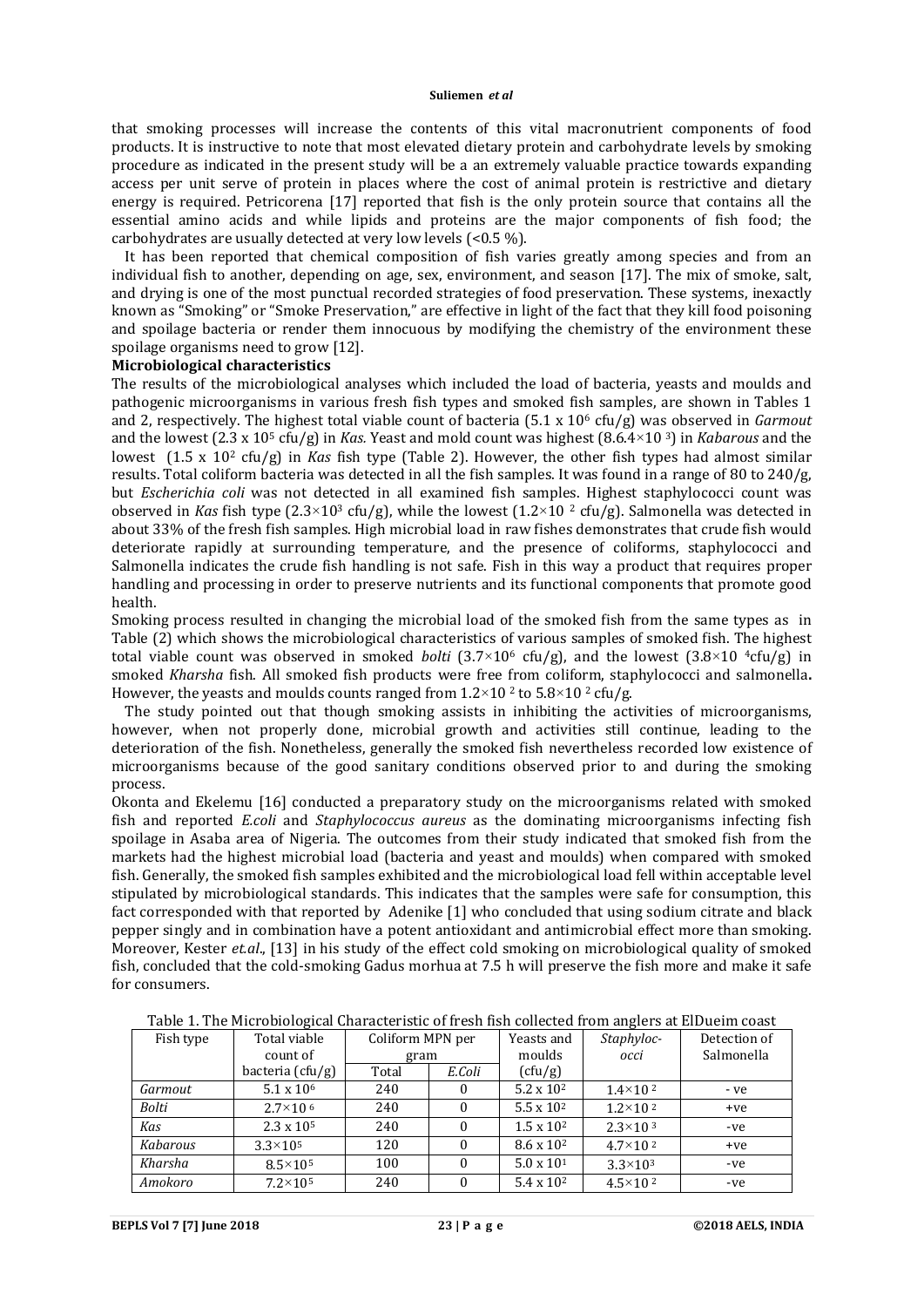| Smoked fish | Total viable         | Table 2. The Pherobiological dilatacteristic of shroked holl samples<br>Coliform MPN per |        | Yeasts and          | Staphyloc- | Detection of |
|-------------|----------------------|------------------------------------------------------------------------------------------|--------|---------------------|------------|--------------|
| product     | count of             | gram                                                                                     |        | moulds              | occi       | Salmonella   |
|             | bacteria $(cfu/g)$   | Total                                                                                    | E.coli | (cfu/g)             |            |              |
| Garmout     | $2.4 \times 10^{-5}$ | 0                                                                                        |        | $5.8 \times 10^{2}$ | <b>ND</b>  | -ve          |
| Bolti       | $3.7\times10^{-6}$   |                                                                                          |        | $4.6 \times 10^{2}$ | <b>ND</b>  | -ve          |
| Kas         | $7.8 \times 10^{-4}$ | 0                                                                                        | 0      | $1.2 \times 10^{2}$ | ND.        | -ve          |
| Kabarous    | $9.0 \times 10^{4}$  | 0                                                                                        | 0      | $3.3 \times 10^{2}$ | ND.        | -ve          |
| Kharsha     | $3.8 \times 10^{4}$  | 0                                                                                        | O      | $4.2 \times 10^{2}$ | ND.        | -ve          |
| Amokoro     | $2.9 \times 10^{-5}$ | 0                                                                                        |        | $3.6 \times 10^{2}$ | ND.        | -ve          |

Table 2. The Microbiological Characteristic of smoked fish samples

# **Sensory evaluation**

Sensory evaluation is a vital important quality assessment method of fish and fish products. As the quality of these products deteriorates progressively, several off-odours can be noticed. Many different odour compounds can be perceived but some are having very low odour threshold values

The sensory evaluation results of the smoked fish products are shown in Table (3). The results show that there were insignificant differences in most of the sensory parameters of most of the smoked fish samples. All smoked fish products were highly accepted by the panelists who gave high scores for most of the products. The most accepted smoked fish product was salted *Kabarous* fish product which also had the most attractive appearance, while the least accepted one was smoked G*armout* fish product.

| Smoked fish  | Table 5. Schsoft Crandation Tor some of sinoked had produced<br>Appearance | Texture          | Colour           | Flavour          | Overall          |
|--------------|----------------------------------------------------------------------------|------------------|------------------|------------------|------------------|
| product      |                                                                            |                  |                  |                  | acceptability    |
| Garmout      | 6.8 <sub>b</sub>                                                           | 6.9 <sub>b</sub> | 6.2 <sub>b</sub> | 6.4 <sub>b</sub> | 6.7 <sub>b</sub> |
| <b>Bolti</b> | 7.6 a                                                                      | 7.7 b            | 7.5a             | 7.6 b            | 7.6 a            |
| Kas          | 7.6 a                                                                      | 7.8a             | 7.7a             | 7.7a             | 7.5a             |
| Kabarous     | 7.8 a                                                                      | 7.9a             | 7.8a             | 7.7a             | 7.8a             |
| Kharsha      | 7.5a                                                                       | 7.6 a            | 7.5a             | 7.5a             | 7.5a             |
| Amoroko      | 7.7 a                                                                      | 7.8a             | 7.6 a            | 7.7 a            | 7.6 a            |

Table 3. Sensory evaluation\* of some of smoked fish products

 \* Means followed by the same letter(s) are not significantly different according to Duncan's Multiple Range Test at 5% level

# **CONCLUSIONS**

Since fish is very perishable, it is therefore, necessary to preserve fish if not consumed or disposed immediately. The chemical analyses indicated the similarity of most of the tested chemical components of the fresh and smoked fish products. They also showed that smoking increased protein and carbohydrate values and reduced fat contents.

Generally, microbiological analyses showed that collected fresh fish were not safe for consumption before processing since the same fish samples when subjected to smoking process, revealed lower microbial load and devoid of pathogenic bacteria beside. These products were highly accepted by the panelists. The higher microbial load of the fresh fish samples could be a result of unhygienic conditions during handling and marketing..

# **ACKNOWLEDGEMENT**

This work forms part of a research sponsored by the Sudanese Ministry of Higher Education and Scientific Research and carried out at Department of Food Science and Technology, Gezira University, Sudan. The authors express their sincere thanks to all staff members, techniques and the colleagues for their assistance.

# **REFERENCES**

- 1. Adenike O.M. (2014). The Effect of Different Processing Methods on the Nutritional Quality and Microbiological Status of Cat Fish (Clarias lezera). J Food Process Technol 2014, 5:6.
- 2. Akintola, S.L. (2015). Effects of smoking and sun-drying on proximate, fatty and amino acids compositions of Southern pink shrimp (*Penaeus notialis*). J Food Sci Technol. 2015 May; 52(5): 2646–2656.
- 3. A.O.A.C.(2000). Official Methods of Analysis (17th edition) Association of Official Analytical chemists, Arlington, VA IISA.
- 4. AOAC. (Association of Official Analytical Chemists) (2005). Official Methods of Analysis of the Association of Analytical Chemists International, 18th ed. Gathersburg, MD U.S.A Official methods, 2005.08.